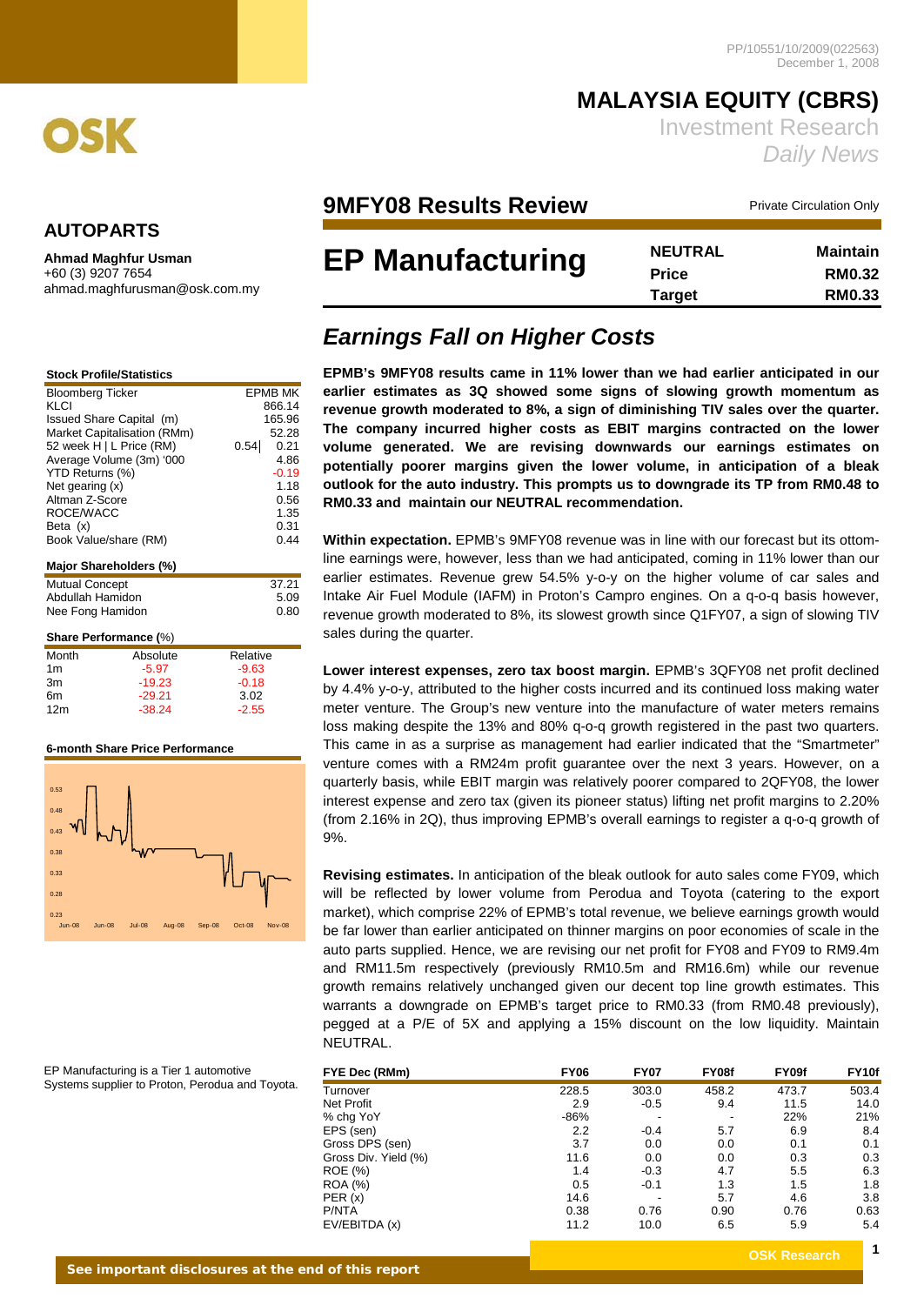| FYE Dec (RMm)              | Q3FY08  | <b>Q2FY08</b> | $%$ chg  | YTD FY08 | <b>YTD FY07</b> | $%$ chg  |
|----------------------------|---------|---------------|----------|----------|-----------------|----------|
| Revenue                    | 129.76  | 120.70        | 7.5%     | 361.09   | 202.17          | 78.6%    |
| <b>EBIT</b>                | 6.90    | 7.80          | $-11.5%$ | 21.51    | 4.16            | 417.2%   |
| Net Finance cost           | $-3.18$ | $-4.00$       | $-20.6%$ | $-11.01$ | $-10.25$        | 7.4%     |
| Associates                 | 0.00    | 0.00          | N/M      | 0.00     | 0.00            | N/M      |
| PBT before EI              | 3.08    | 2.86          | 7.6%     | 7.59     | $-3.26$         | N/M      |
| EI                         | 0.00    | 0.00          | N/M      | 0.00     | 0.00            | N/M      |
| <b>PBT</b>                 | 3.08    | 2.86          | 7.6%     | 7.59     | $-3.26$         | N/M      |
| Tax                        | 0.00    | $-0.03$       | N/M      | $-0.05$  | 0.38            | N/M      |
| MI                         | $-0.22$ | $-0.23$       | $-2.6%$  | $-0.57$  | $-0.48$         | 20.2%    |
| <b>Reported Net Profit</b> | 2.86    | 2.60          | 9.8%     | 6.97     | $-3.36$         | N/M      |
| Core Net Profit            | 2.86    | 2.60          | 9.8%     | 6.97     | $-3.36$         | N/M      |
| EPS (sen)                  | 1.72    | 1.47          | 17.0%    | 4.20     | $-2.03$         | N/M      |
| Gross DPS (sen)            | 0.00    | 0.00          | N/M      | 0.00     | 0.00            | N/M      |
| EBIT margin                | 5.32%   | 6.46%         | $-1.1%$  | 5.96%    | 2.06%           | 3.9%     |
| NTA/share (RM)             | 0.415   | 0.377         | 10.3%    | 0.42     | 0.63            | $-34.6%$ |

| FYE Dec (RMm)              | <b>FY06</b> | <b>FY07</b> | FY08f    | FY09f    | FY10f    |
|----------------------------|-------------|-------------|----------|----------|----------|
| Turnover                   | 228.5       | 303.0       | 458.2    | 473.7    | 503.4    |
| <b>EBITDA</b>              | 27.6        | 30.1        | 45.6     | 50.5     | 55.2     |
| <b>PBT</b>                 | 6.4         | 0.4         | 12.2     | 14.7     | 17.6     |
| <b>Net Profit</b>          | 2.9         | $-0.5$      | 9.4      | 11.5     | 14.0     |
| EPS (sen)                  | 2.2         | $-0.4$      | 5.7      | 6.9      | 8.4      |
| DPS (sen)                  | 3.7         |             |          | 0.1      | 0.1      |
| Margin                     |             |             |          |          |          |
| <b>EBITDA</b>              | 12.1%       | 9.9%        | 10.0%    | 10.7%    | 11.0%    |
| <b>PBT</b>                 | 2.8%        | 0.1%        | 2.7%     | 3.1%     | 3.5%     |
| <b>Net Profit</b>          | 1.3%        | $-0.2%$     | 2.1%     | 2.4%     | 2.8%     |
| <b>ROE</b>                 | 1.4%        | $-0.3%$     | 4.7%     | 5.5%     | 6.3%     |
| <b>ROA</b>                 | 0.5%        | $-0.1%$     | 1.3%     | 1.5%     | 1.8%     |
| <b>Balance Sheet</b>       |             |             |          |          |          |
| <b>Fixed Assets</b>        | 399.3       | 497.7       | 515.1    | 509.7    | 503.9    |
| <b>Current Assets</b>      | 136.4       | 134.4       | 223.6    | 237.6    | 254.6    |
| <b>Total Assets</b>        | 535.7       | 632.1       | 738.8    | 747.4    | 758.5    |
| <b>Current Liabilities</b> | 144.3       | 217.9       | 349.6    | 356.1    | 361.4    |
| <b>Net Current Assets</b>  | $-7.9$      | $-83.5$     | $-126.0$ | $-118.5$ | $-106.8$ |
| <b>LT Liabilities</b>      | 179.2       | 203.3       | 177.2    | 171.9    | 167.6    |
| <b>Shareholders Funds</b>  | 212.2       | 210.9       | 212.0    | 219.3    | 229.5    |
| <b>Net Gearing</b>         | 119.13      | 124.85      | 72.22    | 68.62    | 64.42    |

<u>a sa salah sahi</u>